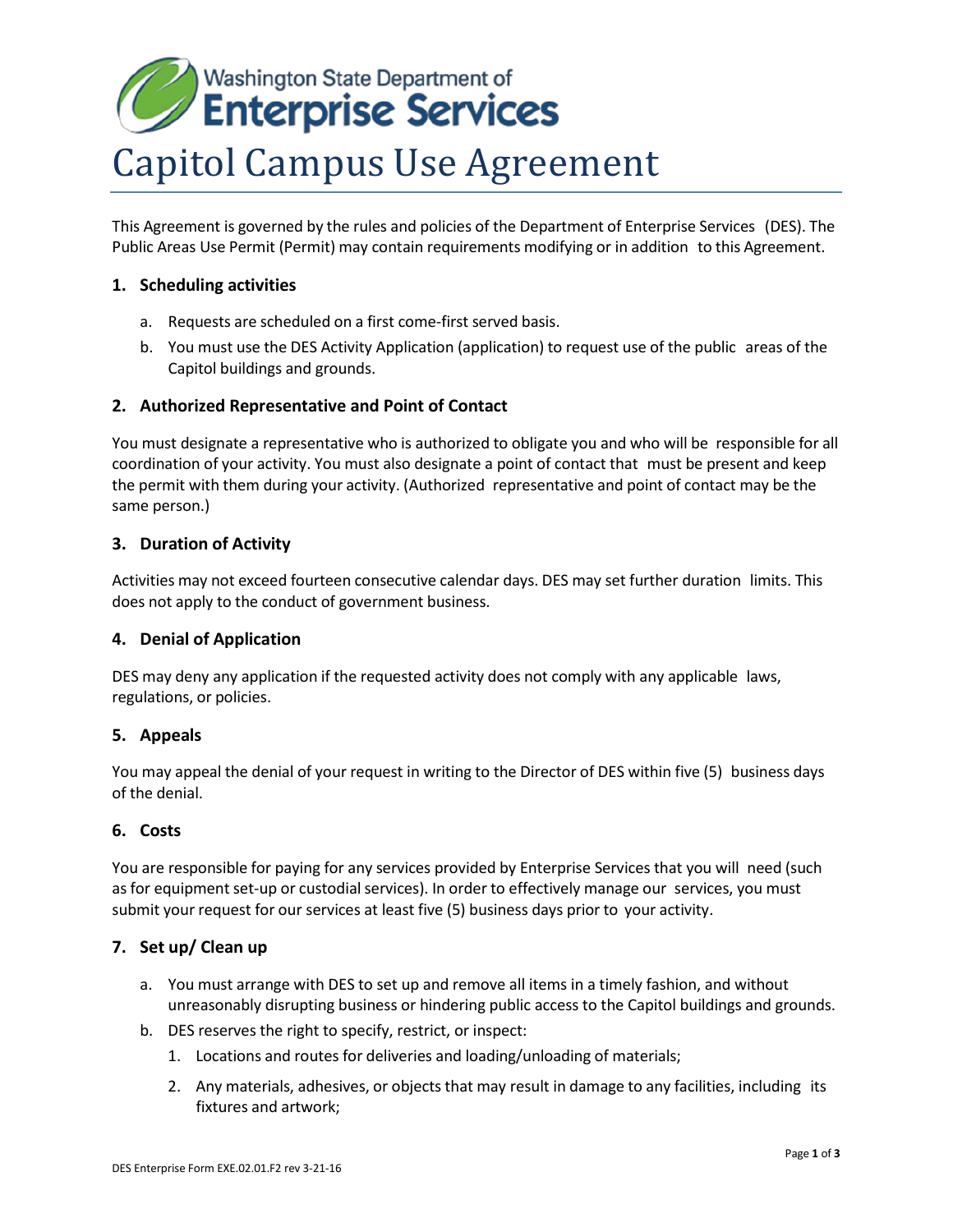- 3. Any electrical equipment or rigging.
- c. You may not block fire exits or unreasonably obstruct the efficient flow of pedestrian traffic at any time.
- d. You may not exceed audible sound levels of 85 decibels for interior activities. Outdoor activities shall not exceed noise limits established by applicable laws or ordinances.
- e. You must leave the Capitol buildings and grounds in its original condition and appearance.

### **8. Publicity**

You may not imply DES sponsorship of the activity in any publicity you issue.

#### **9. Parking**

You are responsible for parking costs.

- a. You must observe all parking restrictions [and regulations on](http://www.des.wa.gov/services/Travel/Parking/Pages/ParkVisitor.aspx) the Capitol Campus.
- b. You must obtain advance approval from DES for any overnight parking, or for parking for large vehicles or trailers, on the Capitol Campus.

#### **10. Compliance with Laws**

You must comply with all applicable laws, regulations, codes, policies, and other similar requirements.

#### **11. Cancellation**

You must give DES advance notice as soon as possible in writing or by email if you cancel your activity. If you cancel less than three working days in advance of the scheduled date, you are responsible for any costs incurred by DES.

## **12. Photography, Portraits and Video/Filming**

You must obtain advance approval from DES for any private or commercial photography, videotaping or filming. This does not apply to activities by print, online, or television news media or to the conduct of government business.

#### **13. Risk of Loss**

- a. Except as required by law, DES is not responsible for any property damage or loss, nor any personal injury sustained during, or as a result of, your activity.
- b. You are responsible for any personal injury, vandalism, damage, loss, or other destruction of property caused to or by your activity.

#### **14. Armed Security Prohibited**

The use or presence of armed private security personnel whether by contract or volunteer is strictly prohibited and will result in the immediate termination of your campus use permit.